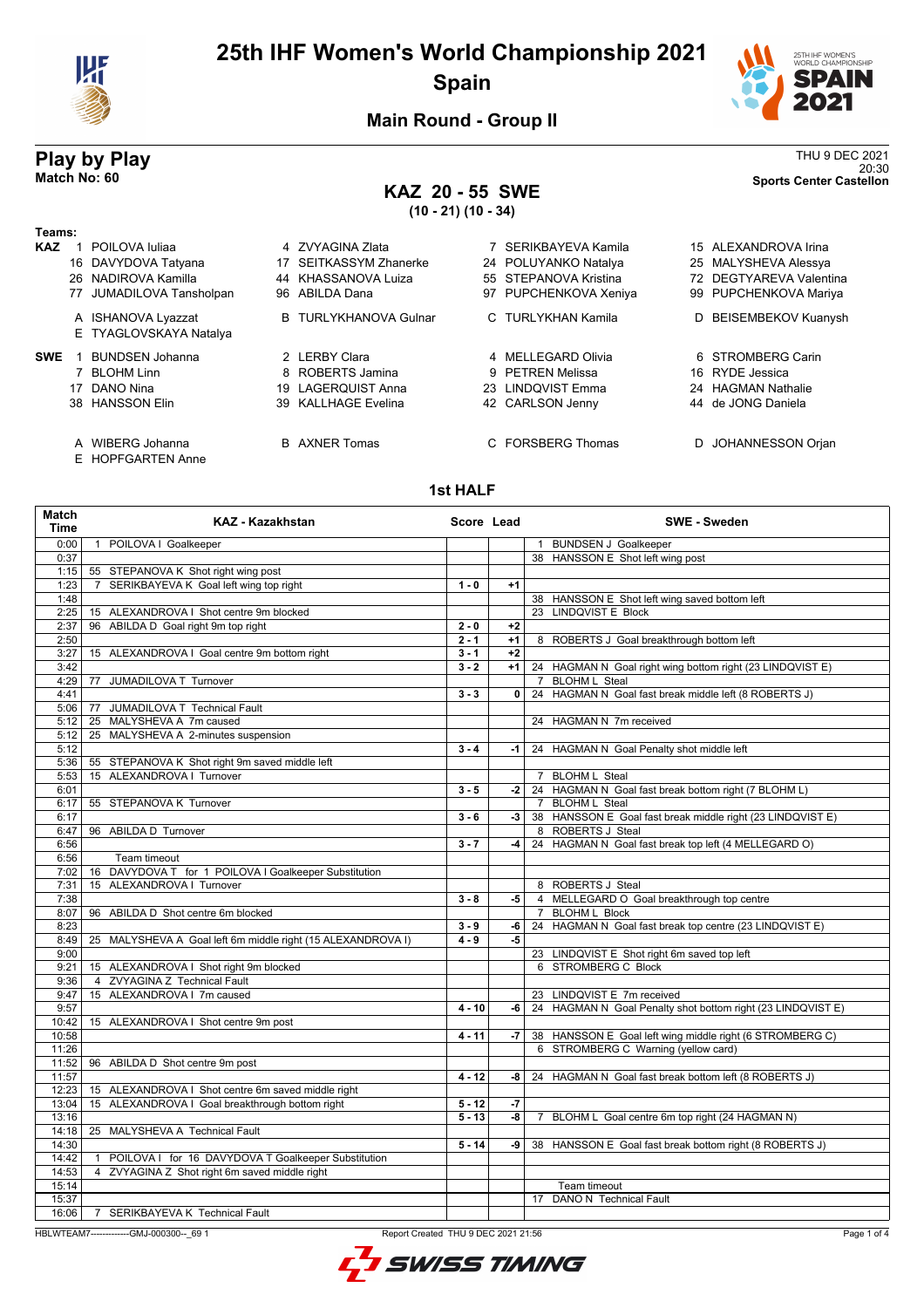



20:30 **Match No: 60 Sports Center Castellon**

### **Main Round - Group II**

# **Play by Play**<br>Match No: 60<br>Sports Center Castellon

**KAZ 20 - 55 SWE (10 - 21) (10 - 34)**

**1st HALF**

| <b>Match</b><br><b>Time</b> | <b>KAZ - Kazakhstan</b>                                            | Score Lead |       | <b>SWE - Sweden</b>                                        |
|-----------------------------|--------------------------------------------------------------------|------------|-------|------------------------------------------------------------|
| 16:16                       |                                                                    | $5 - 15$   | $-10$ | 9 PETREN M Goal left 9m middle right                       |
| 16:55                       | SERIKBAYEVA K Shot left wing post                                  |            |       |                                                            |
| 17:04                       |                                                                    |            |       | 42 CARLSON J Shot centre 9m saved middle left              |
| 17:36                       | 96 ABILDA D Shot centre 9m blocked                                 |            |       | 7 BLOHM L Block                                            |
| 18:06                       | 15 ALEXANDROVA I Technical Fault                                   |            |       |                                                            |
| 18:11                       |                                                                    | $5 - 16$   | -11 l | 24 HAGMAN N Goal fast break bottom left (4 MELLEGARD O)    |
| 18:46                       | 15 ALEXANDROVA   Turnover                                          |            |       | 4 MELLEGARD O Steal                                        |
| 18:53                       |                                                                    | $5 - 17$   | -12 l | 24 HAGMAN N Goal fast break bottom left (17 DANO N)        |
| 19:53                       | SERIKBAYEVA K Shot left wing saved middle centre<br>$\overline{7}$ |            |       |                                                            |
| 20:04                       |                                                                    | $5 - 18$   | $-13$ | 7 BLOHM L Goal fast break top left (9 PETREN M)            |
| 20:58                       | 96 ABILDA D Shot right 9m post                                     |            |       |                                                            |
| 21:25                       |                                                                    |            |       | 24 HAGMAN N Shot right wing saved top right                |
| 22:04                       | JUMADILOVA T Turnover<br>77                                        |            |       | 19 LAGERQUIST A Steal                                      |
| 22:12                       |                                                                    |            |       | 24 HAGMAN N Shot fast break post                           |
| 22:24                       | 96 ABILDA D Shot right wing saved middle right                     |            |       |                                                            |
| 22:24                       | SERIKBAYEVA K Goal left wing bottom centre                         | $6 - 18$   | $-12$ |                                                            |
| 22:34                       |                                                                    | $6 - 19$   | $-13$ | 6 STROMBERG C Goal fast break bottom left                  |
| 23:16                       | 15 ALEXANDROVA I Goal centre 6m top centre (96 ABILDA D)           | $7 - 19$   | $-12$ |                                                            |
| 23:25                       |                                                                    | $7 - 20$   | $-13$ | 19 LAGERQUIST A Goal fast break bottom right               |
| 23:25                       | Team timeout                                                       |            |       |                                                            |
| 24:06                       | POLUYANKO N Goal right 6m middle right (96 ABILDA D)<br>24         | $8 - 20$   | $-12$ |                                                            |
| 24:15                       |                                                                    |            |       | 39 KALLHAGE E Turnover                                     |
| 25:02                       | 96 ABILDA D Shot right 6m saved bottom right                       |            |       |                                                            |
| 25:29                       |                                                                    |            |       | 9 PETREN M Shot centre 6m post                             |
| 26:14                       | 25 MALYSHEVA A Goal right 9m bottom left                           | $9 - 20$   | $-11$ |                                                            |
| 26:24                       | POLUYANKO N 7m caused<br>24                                        |            |       | 6 STROMBERG C 7m received                                  |
| 26:24                       | 24 POLUYANKO N 2-minutes suspension                                |            |       |                                                            |
| 26:24                       |                                                                    | $9 - 21$   | -12   | 24 HAGMAN N Goal Penalty shot middle right (6 STROMBERG C) |
| 27:25                       | 15 ALEXANDROVA   Technical Fault                                   |            |       |                                                            |
| 27:40                       |                                                                    |            |       | 9 PETREN M Shot left 6m saved middle left                  |
| 28:00                       |                                                                    |            |       | 8 ROBERTS J Shot centre 6m saved bottom left               |
| 28:28                       | 15 ALEXANDROVA   7m received                                       |            |       | 9 PETREN M 7m caused                                       |
| 28:40                       | 96 ABILDA D Goal Penalty shot middle left (15 ALEXANDROVA I)       | $10 - 21$  | $-11$ |                                                            |
| 29:10                       | 15 ALEXANDROVA   7m caused                                         |            |       | 8 ROBERTS J 7m received                                    |
| 29:21                       |                                                                    |            |       | 24 HAGMAN N Penalty shot saved middle right                |
| 29:58                       | 25 MALYSHEVA A Shot right 6m blocked                               |            |       | 6 STROMBERG C Block                                        |
|                             |                                                                    |            |       |                                                            |

#### **2nd HALF**

| Match<br><b>Time</b>                                                                           | KAZ - Kazakhstan                                          | Score Lead |       | <b>SWE - Sweden</b>                                              |
|------------------------------------------------------------------------------------------------|-----------------------------------------------------------|------------|-------|------------------------------------------------------------------|
| 30:00                                                                                          | POILOVA I Goalkeeper                                      |            |       | 16 RYDE J Goalkeeper                                             |
| 30:13                                                                                          | 44 KHASSANOVA L Turnover                                  |            |       | 4 MELLEGARD O Steal                                              |
| 30:20                                                                                          |                                                           | $10 - 22$  | -12   | 4 MELLEGARD O Goal fast break middle left (24 HAGMAN N)          |
| 31:02                                                                                          | 44 KHASSANOVA L Turnover                                  |            |       | 4 MELLEGARD O Steal                                              |
| 31:13                                                                                          |                                                           | $10 - 23$  | $-13$ | 24 HAGMAN N Goal fast break bottom left (17 DANO N)              |
| 31:35                                                                                          | 15 ALEXANDROVA I Goal left 6m bottom left                 | $11 - 23$  | $-12$ |                                                                  |
| 31:49                                                                                          |                                                           | $11 - 24$  | -13 l | 23 LINDQVIST E Goal fast break bottom left                       |
| 32:10                                                                                          | 25 MALYSHEVA A Turnover                                   |            |       | 4 MELLEGARD O Steal                                              |
| 32:18                                                                                          |                                                           | $11 - 25$  | -14   | 24 HAGMAN N Goal fast break middle left (4 MELLEGARD O)          |
| 32:48                                                                                          | 96<br>ABILDA D Goal breakthrough middle right             | $12 - 25$  | $-13$ |                                                                  |
| 32:59                                                                                          |                                                           | $12 - 26$  | -14   | 23 LINDQVIST E Goal breakthrough middle right                    |
| 33:20                                                                                          | 55 STEPANOVA K Turnover                                   |            |       | 8 ROBERTS J Steal                                                |
| 33:27                                                                                          |                                                           | $12 - 27$  | -15   | 8 ROBERTS J Goal fast break bottom right (4 MELLEGARD O)         |
| 33:50                                                                                          | 24 POLUYANKO N Shot left 6m saved bottom left             |            |       |                                                                  |
| 34:14                                                                                          | 24 POLUYANKO N 7m caused                                  |            |       | 23 LINDQVIST E 7m received                                       |
| 34:22                                                                                          |                                                           | $12 - 28$  |       | -16   24 HAGMAN N Goal Penalty shot bottom left (23 LINDQVIST E) |
| 34:51                                                                                          | 55 STEPANOVA K Turnover                                   |            |       | 8 ROBERTS J Steal                                                |
| 34:57                                                                                          |                                                           | $12 - 29$  | $-17$ | 23 LINDQVIST E Goal fast break middle left (8 ROBERTS J)         |
| 35:25                                                                                          | 15 ALEXANDROVA I Goal centre 9m bottom left (96 ABILDA D) | $13 - 29$  | $-16$ |                                                                  |
| 35:55                                                                                          |                                                           | $13 - 30$  | -17 l | 19 LAGERQUIST A Goal centre 6m bottom right (24 HAGMAN N)        |
| 36:19                                                                                          | 96 ABILDA D Turnover                                      |            |       | 19 LAGERQUIST A Steal                                            |
| 36:31                                                                                          |                                                           | $13 - 31$  | -18 l | 24 HAGMAN N Goal fast break top right (38 HANSSON E)             |
| 37:10                                                                                          | 17 SEITKASSYM Z Shot right wing saved middle left         |            |       |                                                                  |
| 37:21                                                                                          |                                                           |            |       | 8 ROBERTS J Shot left 6m saved middle right                      |
| 37:44                                                                                          | ABILDA D Shot left 6m saved middle left<br>96             |            |       |                                                                  |
| 37:52                                                                                          |                                                           | $13 - 32$  | -19 l | 17 DANO N Goal fast break middle left                            |
| 38:18                                                                                          | 96 ABILDA D Turnover                                      |            |       |                                                                  |
| 38:32                                                                                          |                                                           | $13 - 33$  | $-20$ | 19 LAGERQUIST A Goal fast break bottom right (24 HAGMAN N)       |
| HBLWTEAM7--------------GMJ-000300-- 69 1<br>Report Created THU 9 DEC 2021 21:56<br>Page 2 of 4 |                                                           |            |       |                                                                  |

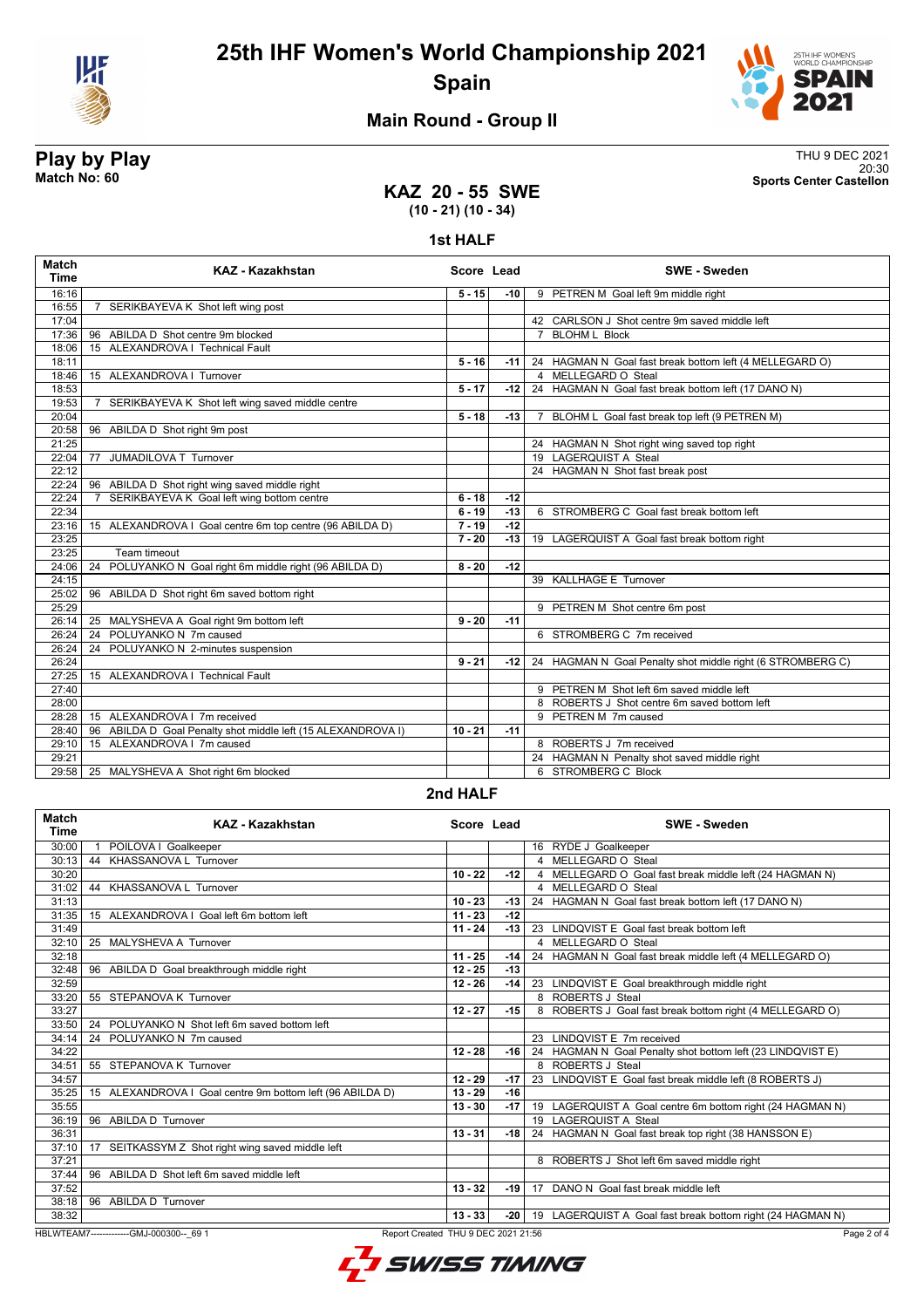



### **Main Round - Group II**

**Play by Play**<br>Match No: 60<br>Sports Center Castellon 20:30 **Match No: 60 Sports Center Castellon**

### **KAZ 20 - 55 SWE (10 - 21) (10 - 34)**

**2nd HALF**

| Match<br>Time  | <b>KAZ - Kazakhstan</b>                                                    | Score Lead |       | <b>SWE - Sweden</b>                                                                                    |
|----------------|----------------------------------------------------------------------------|------------|-------|--------------------------------------------------------------------------------------------------------|
| 38:55          | 17 SEITKASSYM Z Turnover                                                   |            |       |                                                                                                        |
| 39:09          |                                                                            |            |       | 38 HANSSON E Shot left wing saved bottom centre                                                        |
| 39:20          |                                                                            | $13 - 34$  | $-21$ | 38 HANSSON E Goal left wing top centre (23 LINDQVIST E)                                                |
| 39:53<br>40:25 | 4 ZVYAGINA Z Technical Fault                                               |            |       | 23 LINDQVIST E Shot centre 9m post                                                                     |
| 40:35          | JUMADILOVA T 7m received<br>77                                             |            |       | 23 LINDQVIST E 7m caused                                                                               |
| 40:46          | 15 ALEXANDROVA I Goal Penalty shot bottom centre (77 JUMADILOVA T)         | $14 - 34$  | -20   |                                                                                                        |
| 41:18          |                                                                            | $14 - 35$  | -21   | 44 de JONG D Goal breakthrough top right                                                               |
| 41:49          | JUMADILOVA T Turnover<br>77                                                |            |       |                                                                                                        |
| 41:58          |                                                                            |            |       | 19 LAGERQUIST A Shot centre 6m saved middle right                                                      |
| 42:27          | 15 ALEXANDROVA I Shot centre 9m blocked                                    |            |       | 19 LAGERQUIST A Block                                                                                  |
| 42:43          | 15 ALEXANDROVA I Goal centre 9m bottom left                                | $15 - 35$  | -20   |                                                                                                        |
| 43:09<br>43:32 | 17 SEITKASSYM Z Shot right 9m missed<br>SEITKASSYM Z Technical Fault<br>17 |            |       |                                                                                                        |
| 43:41          |                                                                            | $15 - 36$  | -21   | 17 DANO N Goal fast break top left                                                                     |
| 44:41          | 96 ABILDA D Technical Fault                                                |            |       |                                                                                                        |
| 44:47          |                                                                            | $15 - 37$  | -22   | 44 de JONG D Goal fast break bottom left (23 LINDQVIST E)                                              |
| 45:13          | 15 ALEXANDROVA I Shot left 9m missed                                       |            |       |                                                                                                        |
| 45:26          |                                                                            |            |       | 19 LAGERQUIST A Shot centre 6m post                                                                    |
| 45:39          | 96 ABILDA D Goal breakthrough top right                                    | $16 - 37$  | $-21$ |                                                                                                        |
| 45:51<br>46:08 |                                                                            | $16 - 38$  | -22   | BUNDSEN J for 16 RYDE J Goalkeeper Substitution<br>24 HAGMAN N Goal right wing bottom left (17 DANO N) |
| 46:40          | 96 ABILDA D Goal breakthrough bottom centre                                | $17 - 38$  | $-21$ |                                                                                                        |
| 46:57          |                                                                            | $17 - 39$  | -22   | 4 MELLEGARD O Goal left wing bottom left (44 de JONG D)                                                |
| 47:27          | 15 ALEXANDROVA   Technical Fault                                           |            |       |                                                                                                        |
| 47:34          |                                                                            | $17 - 40$  | -23   | 38 HANSSON E Goal left 6m top right (44 de JONG D)                                                     |
| 47:55          | 26 NADIROVA K for 1 POILOVA I Goalkeeper Substitution                      |            |       |                                                                                                        |
| 47:57          | ABILDA D Turnover<br>96                                                    |            |       | 38 HANSSON E Steal                                                                                     |
| 48:04          |                                                                            | $17 - 41$  | $-24$ | 24 HAGMAN N Goal fast break bottom left (38 HANSSON E)                                                 |
| 48:23<br>48:30 | 96 ABILDA D Shot centre 6m saved bottom centre                             |            |       | 24 HAGMAN N Shot fast break saved middle left                                                          |
| 48:30          |                                                                            |            |       | Team timeout                                                                                           |
| 48:42          |                                                                            |            |       | 16 RYDE J for 19 LAGERQUIST A Goalkeeper back                                                          |
| 48:51          |                                                                            |            |       | 44 de JONG D Turnover                                                                                  |
| 49:37          |                                                                            |            |       | 4 MELLEGARD O for 16 RYDE J Empty goal                                                                 |
| 49:36          | 15 ALEXANDROVA I Shot centre 9m saved middle centre                        |            |       |                                                                                                        |
| 49:44          |                                                                            | $17 - 42$  | $-25$ | 8 ROBERTS J Goal breakthrough top right                                                                |
| 50:14<br>50:21 | 55 STEPANOVA K Technical Fault<br>4 ZVYAGINA Z Steal                       |            |       | 38 HANSSON E Turnover                                                                                  |
| 50:36          | 55 STEPANOVA K Shot centre 9m missed                                       |            |       |                                                                                                        |
| 50:44          |                                                                            | $17 - 43$  | -26   | 44 de JONG D Goal fast break middle right (8 ROBERTS J)                                                |
| 51:10          | 77 JUMADILOVA T Goal breakthrough top left                                 | $18 - 43$  | $-25$ |                                                                                                        |
| 51:31          |                                                                            |            |       | 24 HAGMAN N Shot right wing post                                                                       |
| 51:42          | 55 STEPANOVA K Goal centre 9m bottom left                                  | $19 - 43$  | $-24$ |                                                                                                        |
| 51:54          |                                                                            | $19 - 44$  | -25   | 23 LINDQVIST E Goal fast break top left (8 ROBERTS J)                                                  |
| 52:11<br>52:16 | 55 STEPANOVA K Turnover                                                    | $19 - 45$  | -26   | 8 ROBERTS J Steal<br>38 HANSSON E Goal fast break middle right (8 ROBERTS J)                           |
| 52:42          | 55 STEPANOVA K Shot right 9m blocked                                       |            |       | 44 de JONG D Block                                                                                     |
| 52:53          | 17 SEITKASSYM Z Technical Fault                                            |            |       |                                                                                                        |
| 52:59          |                                                                            | $19 - 46$  | -27   | 4 MELLEGARD O Goal fast break middle right (44 de JONG D)                                              |
| 53:21          | 55 STEPANOVA K Turnover                                                    |            |       | 23 LINDQVIST E Steal                                                                                   |
| 53:27          |                                                                            | $19 - 47$  | -28   | 44 de JONG D Goal fast break top right (23 LINDQVIST E)                                                |
| 53:50          | 55 STEPANOVA K Goal centre 9m bottom centre                                | $20 - 47$  | $-27$ |                                                                                                        |
| 53:59          |                                                                            | $20 - 48$  | -28   | 4 MELLEGARD O Goal fast break top left (8 ROBERTS J)                                                   |
| 54:19<br>54:26 | 25 MALYSHEVA A Turnover                                                    | $20 - 49$  | -29   | <b>BLOHM L Steal</b><br>$\overline{7}$<br>8 ROBERTS J Goal breakthrough bottom left                    |
| 54:51          | 16 DAVYDOVA T for 26 NADIROVA K Goalkeeper Substitution                    |            |       |                                                                                                        |
| 55:05          | 55 STEPANOVA K Technical Fault                                             |            |       |                                                                                                        |
| 55:12          |                                                                            | $20 - 50$  | -30   | 24 HAGMAN N Goal fast break middle left (1 BUNDSEN J)                                                  |
| 55:44          |                                                                            |            |       | 44 de JONG D 2-minutes suspension                                                                      |
| 55:54          | STEPANOVA K Turnover<br>55                                                 |            |       | 23 LINDQVIST E Steal                                                                                   |
| 56:00          |                                                                            | $20 - 51$  | -31   | 23 LINDQVIST E Goal fast break middle right                                                            |
| 56:20<br>56:31 | 25<br>MALYSHEVA A Shot left 9m post                                        |            |       | 42 CARLSON J for 1 BUNDSEN J Empty goal                                                                |
| 56:45          |                                                                            |            |       | BUNDSEN J for 42 CARLSON J Goalkeeper back                                                             |
| 56:44          |                                                                            | $20 - 52$  | $-32$ | LINDQVIST E Goal breakthrough top right<br>23                                                          |
| 57:02          | 26<br>NADIROVA K for 16 DAVYDOVA T Goalkeeper Substitution                 |            |       |                                                                                                        |
| 57:09          | MALYSHEVA A Shot left 9m blocked<br>25                                     |            |       | <b>BLOHM L Block</b><br>7                                                                              |